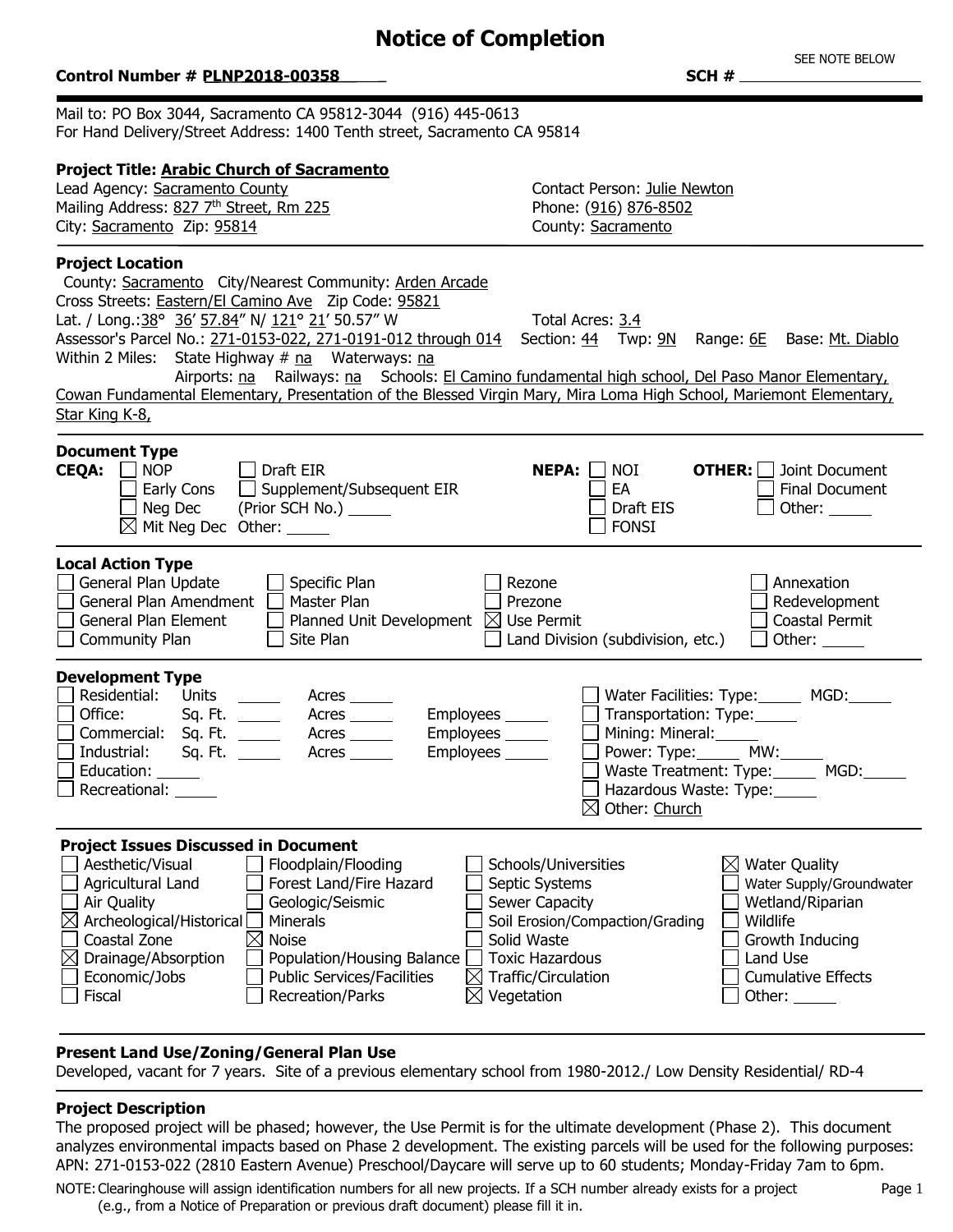APN: 271-0191-012 (2730 Eastern Avenue) Worship Center and Sunday school classrooms will serve up to 150 members; Tuesday and Wednesday 5pm-9pm, Saturday from 8am-12pm and 6pm to 9pm, and on Sunday from 8am to 9pm. APN: 271-0191-013 (2758 Eastern Avenue) Community Resource Center will serve up to 30 members of the community; Monday-Saturday 10am to 3pm.

APN:271-0191-014 (2764 Eastern Avenue) Administration Building is estimated to serve 5-10 people per day; Monday-Saturday 8am to 7pm.

For public information, the first phase will occupy the existing buildings and construct minor site improvements with a total number of church members up to 120 and preschool students up to 30.